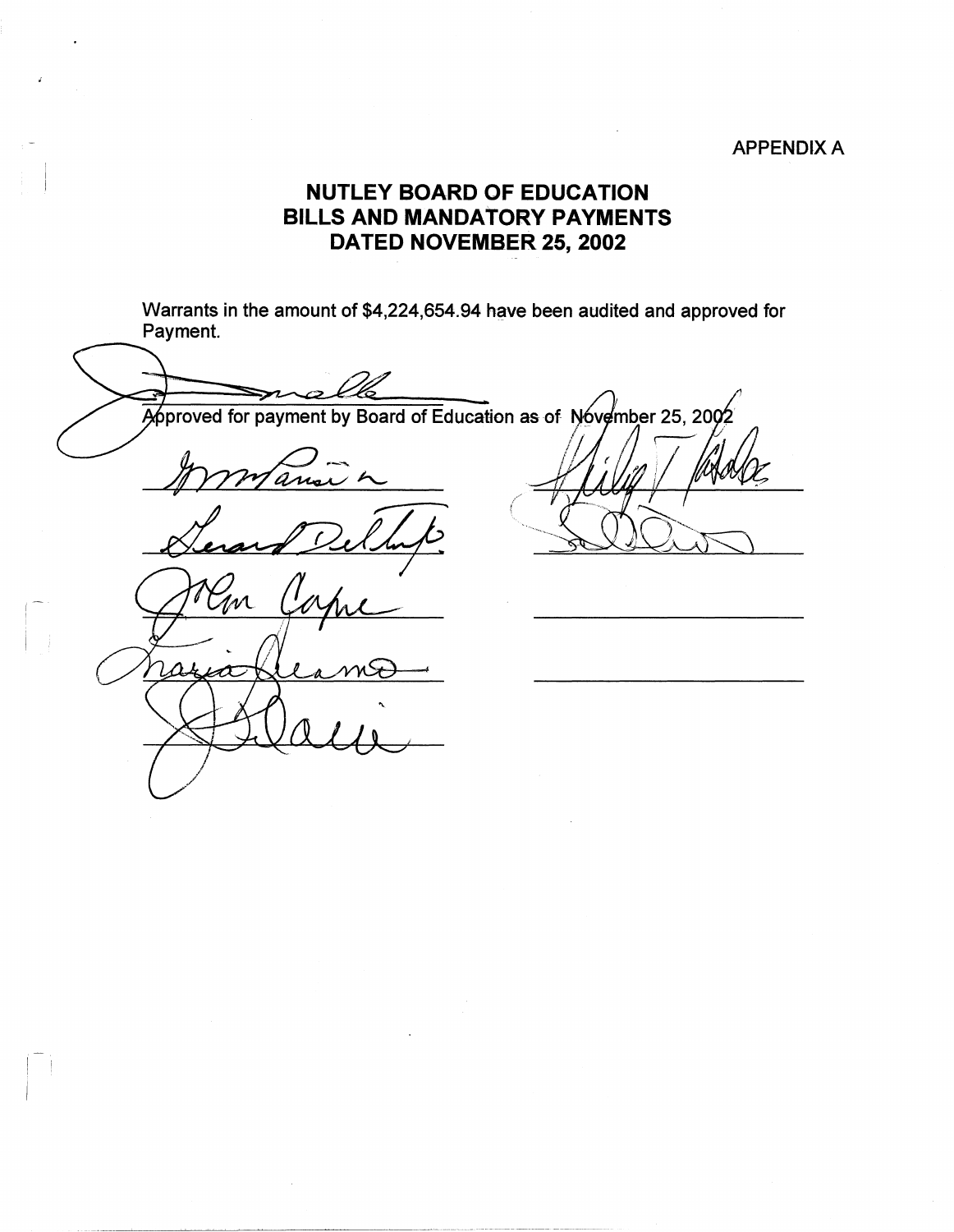Check journal Mutley Board of Education<br>Rec and Unrec checks Hand and Machine checks Page 1 of 9  $\begin{array}{c}\n\text{Hand and Machine checks}\n\\
\text{11/20/02}\n\end{array}$ 

| $\lambda$ um         | <b>Date</b> | <b>Rec date</b> | <b>Vcode</b>    | Vendor name                                 | <b>Check amount</b> |
|----------------------|-------------|-----------------|-----------------|---------------------------------------------|---------------------|
| 051191               | 09/23/02    | 11/01/02        | <b>CIOF</b>     | <b>CIOFFI; ROSE</b>                         | (\$450.00)          |
| 051828 H             | 10/30/02    | 10/31/02        | <b>PAY</b>      | <b>B.O.E. SALARY ACCOUNT</b>                | \$1,376,085.38      |
| 051833 H             | 10/29/02    | 10/31/02        |                 | BOES BOARD OF EDUCATION SALARY ACCOUNT      | \$80,010.52         |
| 051834 H             | 10/29/02    | 10/31/02        |                 | <b>CWB BOLLINGER FOWLER</b>                 | \$1,126.77          |
| 051835 H             | 10/29/02    | 10/31/02        | <b>BSI2</b>     | <b>BENECARD SERVICES, INC.</b>              | \$198.00            |
| 051836 H             | 10/31/02    |                 | <b>TR10</b>     | TREASURER, STATE OF NEW JERSEY              | \$719.67            |
| 051837 H             | 11/01/02    |                 | <b>CIOF</b>     | <b>CIOFFI; ROSE</b>                         | \$450.00            |
| 051838               | 11/01/02    |                 | <b>ADV</b>      | <b>ADVANTA</b>                              | \$98.10             |
| 051839               | 11/01/02    |                 |                 | CCBC COCA COLA BOTTLING CO OF NEW YORK INC. | \$644.01            |
| 051840               | 11/01/02    |                 |                 | FFC1 FRANKLIN FOOD COURT                    | \$826.25            |
| 051841               | 11/01/02    |                 | <b>LSC</b>      | <b>LIBERTY SCIENCE CENTER</b>               | \$84.00             |
| 051842               | 11/01/02    |                 |                 | RBOE RIDGEFIELD BOARD OF EDUCATION          | \$11,415.00         |
| 051843 H             | 11/06/02    |                 |                 | SNJH STATE OF NJ HEALTH BENEFITS FUND       | \$285,143.07        |
| 051847               | 11/06/02    | 11/06/02        | LP4             | <b>LOMBARDI'S PRODUCE</b>                   | \$0.00              |
| 051848               | 11/06/02    | 11/06/02        | TN              | <b>TOWNSHIP OF NUTLEY</b>                   | \$0.00              |
| 051849               | 11/06/02    |                 |                 | <b>FARA FARAGASSO; ROSE</b>                 | \$43.25             |
| 051850 H             | 11/06/02    |                 | TN              | <b>TOWNSHIP OF NUTLEY</b>                   | \$138,501.72        |
| <sup>−−1</sup> 851 H | 11/06/02    |                 | LP4             | <b>LOMBARDI'S PRODUCE</b>                   | \$760.00            |
| $\sim$ 1852 H        | 11/15/02    |                 | <b>PAY</b>      | <b>B.O.E. SALARY ACCOUNT</b>                | \$1,373,348.05      |
| 051853 H             | 11/13/02    |                 |                 | BOES BOARD OF EDUCATION SALARY ACCOUNT      | \$24,035.67         |
| 051854 H             | 11/13/02    |                 | <b>PAY</b>      | <b>B.O.E. SALARY ACCOUNT</b>                | \$78,442.20         |
| 051855 H             | 11/19/02    |                 |                 | <b>BONY BANK OF NEW YORK</b>                | \$135,823.75        |
| 051856 H             | 11/19/02    |                 | <b>NJP</b>      | <b>NJPSA</b>                                | \$17,145.00         |
| 051857 H             | 11/20/02    |                 |                 | <b>GPAR PARISI; GERARD M.</b>               | \$370.35            |
| 051858 H             | 11/20/02    |                 | KS              | <b>SERAFINO; KATHLEEN</b>                   | \$152.98            |
| 051859 H             | 11/20/02    |                 |                 | DELT DELTUFO, JERRY                         | \$184.00            |
| 051860 H             | 11/20/02    |                 |                 | <b>REST RESTAINO; ALFRED</b>                | \$248.10            |
| 051861               | 11/25/02    |                 |                 | <b>NEWI NEW HORIZONS</b>                    | \$3,032.75          |
| 051862               | 11/25/02    |                 | <b>RMC</b>      | <b>RAND MCNALLY &amp; COMPANY</b>           | \$905.22            |
| 051863               | 11/25/02    |                 | <b>RIG</b>      | <b>RIGBY</b>                                | \$6,866.00          |
| 051864               | 11/25/02    |                 | SI3             | <b>SCHOLASTIC INC.</b>                      | \$137.64            |
| 051865               | 11/25/02    |                 | AH <sub>2</sub> | <b>ACADEMIC HALLMARKS</b>                   | \$51.00             |
| 051866               | 11/25/02    |                 | <b>API</b>      | <b>ACCENT PRESS, INC.</b>                   | \$750.00            |
| 051867               | 11/25/02    |                 | <b>AFPI</b>     | <b>ACME FOOD PRODUCTS INC</b>               | \$5,157.97          |
| 051868               | 11/25/02    |                 |                 | LMA1 ALDRICH, MSW, LCSW; LOUISE M.          | \$125.00            |
| 51869                | 11/25/02    |                 | <b>RAA</b>      | ALL AMERICAN SPORTS CORP.                   | \$1,067.64          |
| 370                  | 11/25/02    |                 | AS6             | <b>ALLEGRO SCHOOL</b>                       | \$9,030.00          |
| 051871               | 11/25/02    |                 |                 | ALEN ALLIED ENVELOPE COMPANY, INC.          | \$376.88            |
| 051872               | 11/25/02    |                 | <b>AFC</b>      | <b>ALLIED FILTER COMPANY</b>                | \$384.00            |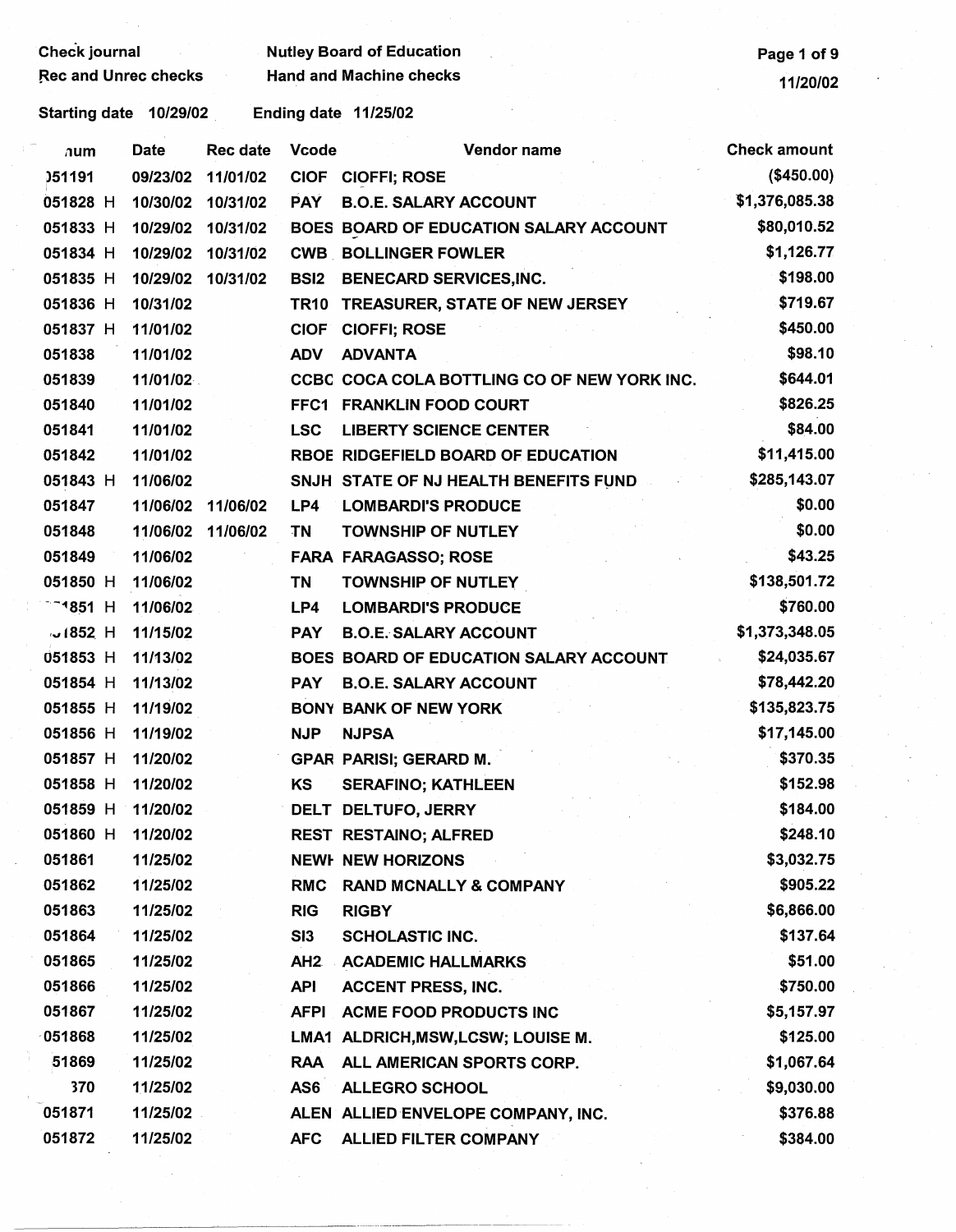| Check journal |                             |          |              | <b>Nutley Board of Education</b>             | Page 2 of 9         |   |
|---------------|-----------------------------|----------|--------------|----------------------------------------------|---------------------|---|
|               | <b>Rec and Unrec checks</b> |          |              | <b>Hand and Machine checks</b>               | 11/20/02            |   |
|               | Starting date 10/29/02      |          |              | Ending date 11/25/02                         |                     |   |
| Cknum         | Date                        | Rec date | <b>Vcode</b> | Vendor name                                  | <b>Check amount</b> |   |
| 051873        | 11/25/02                    |          |              | ALBC ALTA BOOK CENTER                        | \$221.68            |   |
| 051874        | 11/25/02                    |          |              | ACD1 AMERICAN CHORAL DIRECTORS ASSOC.        | \$155.00            |   |
| 051875        | 11/25/02                    |          | <b>AGS</b>   | <b>AMERICAN GUIDANCE SERVICE</b>             | \$182.38            |   |
| 051876        | 11/25/02                    |          | <b>ALA</b>   | AMERICAN LIBRARY ASSN.                       | \$190.00            |   |
| 051877        | 11/25/02                    |          | AM9          | <b>AMTNJ</b>                                 | \$25.00             |   |
| 051878        | 11/25/02                    |          |              | <b>ARCH ARCH WIRELESS</b>                    | \$179.28            |   |
| 051879        | 11/25/02                    |          | <b>ASA</b>   | <b>ASAP OF NEW JERSEY</b>                    | \$100.00            |   |
| 051880        | 11/25/02                    |          |              | ALC5 ASSOCIATION OF LEARNING CONSULTANTS     | \$220.00            |   |
| 051881        | 11/25/02                    |          | <b>AFS</b>   | <b>ASTONE FLEET SERVICE</b>                  | \$4,976.56          |   |
| 051882        | 11/25/02                    |          | ATT          | <b>AT &amp; T</b>                            | \$320.92            |   |
| 051883        | 11/25/02                    |          | <b>AUC</b>   | <b>ATLANTIC UNIFORM CO INC</b>               | \$3,309.49          |   |
| 051884        | 11/25/02                    |          | KB4          | <b>BANIA; KENT</b>                           | \$116.95            |   |
| 051885        | 11/25/02                    |          |              | <b>BARE BARI REST. &amp; EQUIPT. CORP.</b>   | \$1,795.00          |   |
| 051886        | 11/25/02                    |          |              | <b>BARR BARRON'S EDUCATIONAL SERIES INC.</b> | \$60.67             |   |
| 051887        | 11/25/02                    |          |              | BSCC BELLEVILLE SUPPLY CO., INC.             | \$138.53            |   |
| 051888        | 11/25/02                    |          | <b>BPS</b>   | BELLRIDGE PLUMBING SUPPLY CORPORATION        | \$2,607.33          |   |
| 051889        | 11/25/02                    |          | <b>BCC</b>   | BERGEN CENTER FOR CHILD DEVELOPMENT          | \$6,277.22          |   |
| 051890        | 11/25/02                    |          |              | <b>BCT1 BERGEN COUNTY ACADEMIES</b>          | \$7,114.00          |   |
| 051891        | 11/25/02                    |          |              | <b>BCSS BERGEN COUNTY SPECIAL SERVICES</b>   | \$7,824.69          |   |
| 051892        | 11/25/02                    |          | BIO1         | <b>BIOGRAPHY</b>                             | \$21.97             |   |
| 051893        | 11/25/02                    |          | BD           | <b>BLOOMFIELD DRAPERY INC</b>                | \$2,605.00          |   |
| 051894        | 11/25/02                    |          |              | BLFM BLOOMFIELD ELECTRICAL CO.               | \$64.86             |   |
| 051895        | 11/25/02                    |          |              | BOEP BOARD OF EDUCATION PETTY CASH ACCOUNT   | \$345.85            |   |
| 051896        | 11/25/02                    |          |              | BOET BOE TRANSPORTATION PETTY CASH ACCOUN'   | \$315.94            |   |
| 051897        | 11/25/02                    |          |              | CFC C F CONNOLLY DIST CO INC                 | \$427.00            |   |
| 051898        | 11/25/02                    |          |              | <b>CWS C WALTER SEARLE</b>                   | \$702.00            |   |
| 051899        | 11/25/02                    |          |              | <b>CABL CABLEVISION LIGHTPATH INC.</b>       | \$6,160.00          |   |
| 051900        | 11/25/02                    |          |              | CCPT CALDWELL COMMUNITY PHYSICAL THERAPY     | \$640.00            |   |
| 051901        | 11/25/02                    |          |              | SC10 CAMMARATA, MD; SANDRA                   | \$700.00            |   |
| 051902        | 11/25/02                    |          | CM8          | <b>CANDLE METRO</b>                          | \$933.60            |   |
| 051903        | 11/25/02                    |          |              | <b>CAN1 CANON BUSINESS SOLUTIONS</b>         | \$684.57            |   |
| 051904        | 11/25/02                    |          |              | <b>CAN2 CANON BUSINESS SOLUTIONS</b>         | \$57.50             |   |
| 051905        | 11/25/02                    |          |              | <b>GDW' CDW GOVERNMENT INC.</b>              | \$122.76            |   |
| 051906        | 11/25/02                    |          | CRP          | <b>CENTRAL RESTAURANT PRODUCTS</b>           | \$1,193.00          |   |
| 051907        | 11/25/02                    |          | <b>CPC</b>   | <b>CENTRAL-LEWMAR PAPER</b>                  | \$2,551.54          |   |
| 051908        | 11/25/02                    |          | CP1          | <b>CEREBRAL PALSY ASSOC MIDDLESEX COUNT)</b> | \$9,108.00          | H |
| 051909        | 11/25/02                    |          |              | <b>CPC2 CEREBRAL PALSY CENTER</b>            | \$4,122.67          |   |
| 051910        | 11/25/02                    |          |              | CPNJ CEREBRAL PALSY OF NORTH JERSEY          | \$7,722.22          |   |
| 051911        | 11/25/02                    |          | CT1          | <b>CHEERLEADER &amp; DANZTEAM</b>            | \$196.58            |   |

I

 $\frac{1}{2} \int_{0}^{2\pi} \frac{1}{\sqrt{2}} \, \mathrm{d} \theta \, \mathrm{d} \theta \, \mathrm{d} \theta \, \mathrm{d} \theta \, \mathrm{d} \theta \, \mathrm{d} \theta \, \mathrm{d} \theta \, \mathrm{d} \theta \, \mathrm{d} \theta \, \mathrm{d} \theta \, \mathrm{d} \theta \, \mathrm{d} \theta \, \mathrm{d} \theta \, \mathrm{d} \theta \, \mathrm{d} \theta \, \mathrm{d} \theta \, \mathrm{d} \theta \, \mathrm{d} \theta \, \mathrm{d} \theta \, \mathrm{d} \theta \, \mathrm{d} \theta \, \mathrm$ 

 $\label{eq:2} \frac{d\mathbf{r}}{dt} = \frac{d\mathbf{r}}{dt} \frac{d\mathbf{r}}{dt} \frac{d\mathbf{r}}{dt}$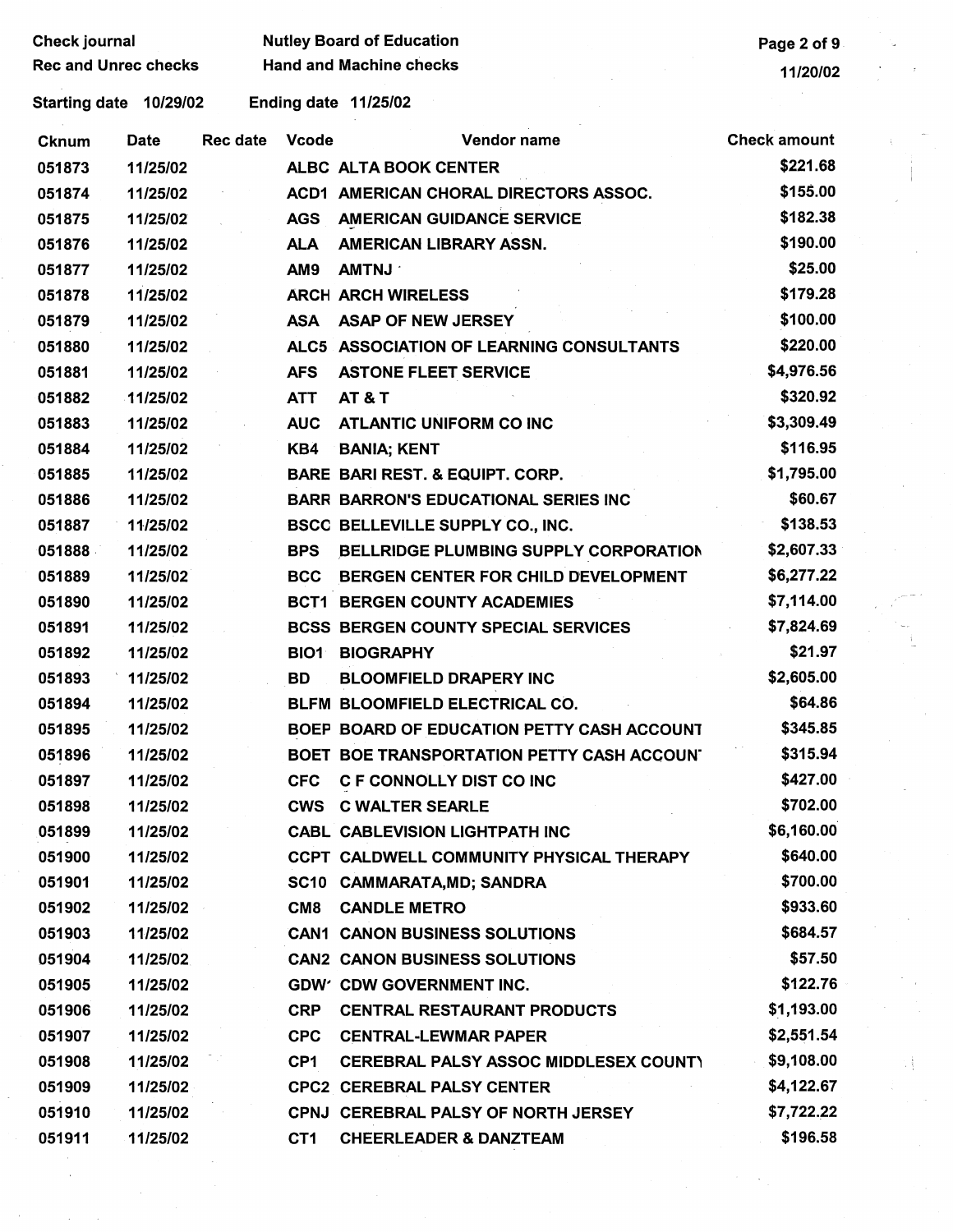| <b>Check journal</b><br><b>Rec and Unrec checks</b> |             |                 |                 | <b>Nutley Board of Education</b><br><b>Hand and Machine checks</b> | Page 3 of 9         |
|-----------------------------------------------------|-------------|-----------------|-----------------|--------------------------------------------------------------------|---------------------|
|                                                     |             |                 |                 |                                                                    | 11/20/02            |
| Starting date 10/29/02                              |             |                 |                 | Ending date 11/25/02                                               |                     |
| num                                                 | <b>Date</b> | <b>Rec date</b> | <b>Vcode</b>    | Vendor name                                                        | <b>Check amount</b> |
| 051912                                              | 11/25/02    |                 |                 | <b>CC15 CHILDREN'S CENTER</b>                                      | \$3,107.85          |
| 051913                                              | 11/25/02    |                 | C <sub>12</sub> | <b>CHILDRENS INSTITUTE</b>                                         | \$17,955.00         |
| 051914                                              | 11/25/02    |                 | <b>CCH</b>      | <b>CHMIEL; CHRISTINA</b>                                           | \$135.72            |
| 051915                                              | 11/25/02    |                 | CB <sub>2</sub> | <b>CICCOLINI BROTHERS</b>                                          | \$79.95             |
| 051916                                              | 11/25/02    |                 | <b>CSG</b>      | <b>CIRCLE SYSTEM GROUP</b>                                         | \$3,607.00          |
| 051917                                              | 11/25/02    |                 | <b>CMC</b>      | <b>CITY MUSIC CENTER</b>                                           | \$158.35            |
| 051918                                              | 11/25/02    |                 |                 | <b>SAC3 CLARKE; SARAH</b>                                          | \$450.00            |
| 051919                                              | 11/25/02    |                 |                 | <b>CWC CLELL WADE COACHES DIRECTORY</b>                            | \$13.95             |
| 051920                                              | 11/25/02    |                 |                 | CCBC COCA COLA BOTTLING CO OF NEW YORK INC.                        | \$6,656.54          |
| 051921                                              | 11/25/02    |                 |                 | <b>COG COGNITIVE CONCEPTS</b>                                      | \$615.94            |
| 051922                                              | 11/25/02    |                 | <b>COL</b>      | <b>COLANERI BROS.</b>                                              | \$261.90            |
| 051923                                              | 11/25/02    |                 |                 | <b>COBC COLLEGE BOARD-AP MSRO WORKSHOPS</b>                        | \$125.00            |
| 051924                                              | 11/25/02    |                 | <b>PAC</b>      | <b>CONRY; PAMELA</b>                                               | \$1,350.00          |
| 051925                                              | 11/25/02    |                 | CG              | <b>CONTEMPORARY GLASS</b>                                          | \$140.00            |
| 051926                                              | 11/25/02    |                 |                 | <b>CML1 CONTINENTAL MATH LEAGUE</b>                                | \$130.00            |
| 051927                                              | 11/25/02    |                 | CC4             | <b>COOKIE CUPBOARD</b>                                             | \$346.00            |
| 051928                                              | 11/25/02    |                 |                 | <b>CEDC COTT BEVERAGES</b>                                         | \$497.50            |
| 1929                                                | 11/25/02    |                 | CP <sub>5</sub> | <b>CRYSTAL PRODUCTIONS</b>                                         | \$295.19            |
| <b>1930</b>                                         | 11/25/02    |                 | DAY1            | DAY-TIMERS, INC.                                                   | \$33.97             |
| 051931                                              | 11/25/02    |                 | <b>DTC</b>      | <b>DECAMP TRANSIT COMPANY</b>                                      | \$3,065.00          |
| 051932                                              | 11/25/02    |                 | DP1             | <b>DELGEN PRESS</b>                                                | \$778.00            |
| 051933                                              | 11/25/02    |                 | <b>DEL</b>      | DELL MARKETING, L.P.                                               | \$1,606.99          |
| 051934                                              | 11/25/02    |                 | DM1             | <b>DEMCO INC.</b>                                                  | \$349.18            |
| 051935                                              | 11/25/02    |                 | DH              | <b>DETAILED HEATING INC</b>                                        | \$7,085.00          |
| 051936                                              | 11/25/02    |                 | DB              | <b>DICK BLICK</b>                                                  | \$2,191.73          |
| 051937                                              | 11/25/02    |                 | MD3             | <b>DIVINS; MARIA</b>                                               | \$936.00            |
| 051938                                              | 11/25/02    |                 |                 | DDDC DOUGLASS DEVELOPMENT DISABILITIES CNTR                        | \$7,900.56          |
| 051939                                              | 11/25/02    |                 |                 | <b>EMDS EAST MOUNTAIN DAY SCHOOL</b>                               | \$4,509.34          |
| 051940                                              | 11/25/02    |                 |                 | <b>ECLC ECLC OF NEW JERSEY</b>                                     | \$12,737.70         |
| 051941                                              | 11/25/02    |                 | ED              | <b>EDUCATIONAL DESIGN INC</b>                                      | \$718.59            |
| 051942                                              | 11/25/02    |                 | EKI             | <b>ELECTRONIC KITS INTERNATIONAL</b>                               | \$322.38            |
| 051943                                              | 11/25/02    |                 | EEE             | ELLISON EDUCATIONAL EQUIPMENT INC.                                 | \$446.25            |
| 051944                                              | 11/25/02    |                 | EA              | <b>ENERGY FOR AMERICA</b>                                          | \$3,859.00          |
| 051945                                              | 11/25/02    |                 |                 | ECES ESSEX COUNTY EDUCATIONAL SERVICES                             | \$23,288.12         |
| 051946                                              | 11/25/02    |                 |                 |                                                                    | \$3,570.00          |
|                                                     |             |                 |                 | ECVS ESSEX COUNTY VOCATIONAL SCHOOLS                               | \$2,632.20          |
| 151947                                              | 11/25/02    |                 | <b>EHS</b>      | <b>ESSEX HIGH SCHOOL</b>                                           | \$178.15            |
| 948                                                 | 11/25/02    |                 |                 | <b>CCOA ETA CUISENAIRE</b>                                         |                     |
| 051949                                              | 11/25/02    |                 |                 | <b>ECS1 EXECUTIVE COFFEE SERVICE INC.</b>                          | \$6.00              |
| 051950                                              | 11/25/02    |                 | <b>EYE</b>      | <b>EYE ON EDUCATION</b>                                            | \$35.95             |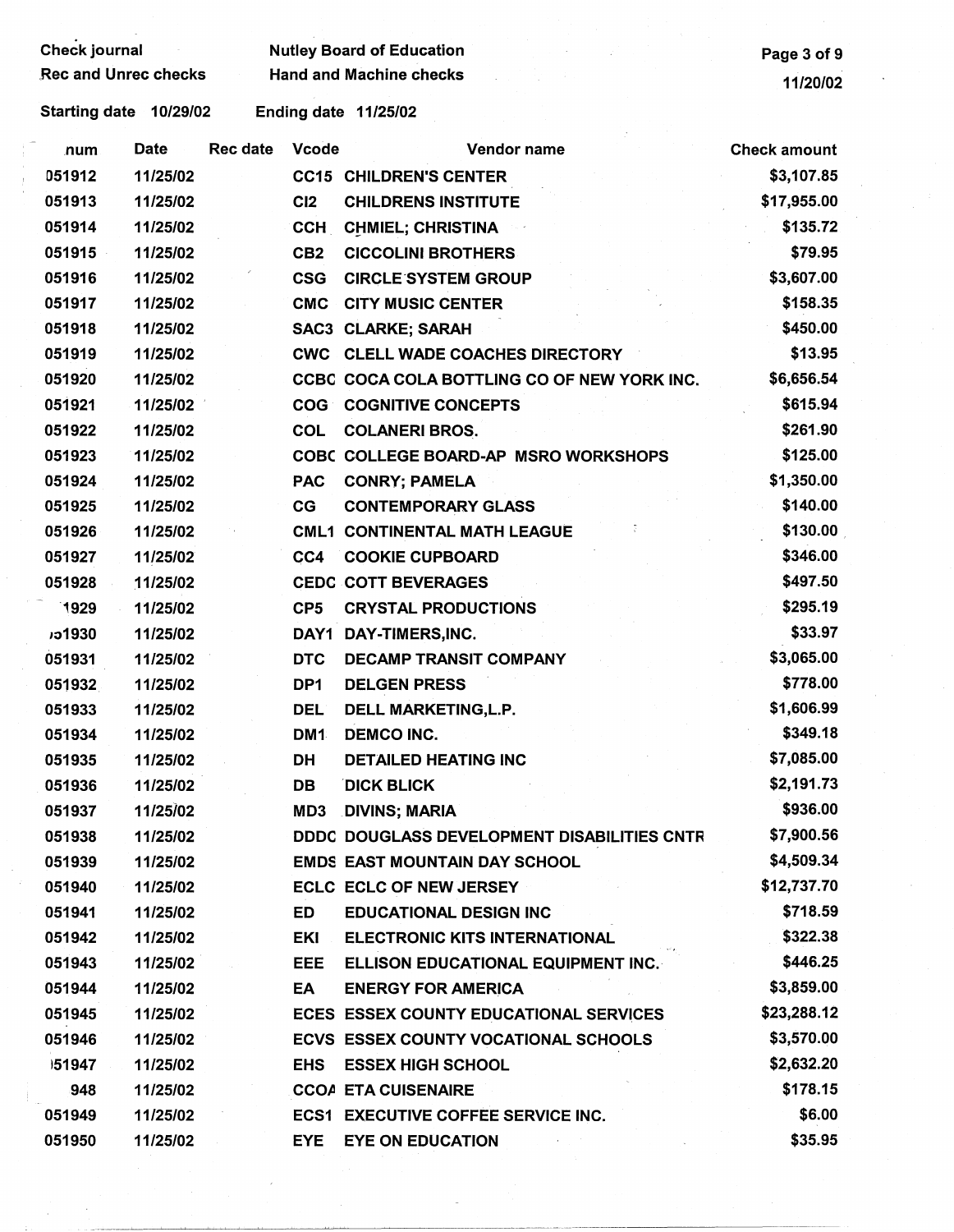| <b>Check journal</b>        |                        |                 |              | <b>Nutley Board of Education</b>                 | Page 4 of 9         |  |
|-----------------------------|------------------------|-----------------|--------------|--------------------------------------------------|---------------------|--|
| <b>Rec and Unrec checks</b> |                        |                 |              | <b>Hand and Machine checks</b>                   | 11/20/02            |  |
|                             | Starting date 10/29/02 |                 |              | Ending date 11/25/02                             |                     |  |
| <b>Cknum</b>                | <b>Date</b>            | <b>Rec date</b> | <b>Vcode</b> | Vendor name                                      | <b>Check amount</b> |  |
| 051951                      | 11/25/02               |                 | <b>FPM</b>   | F P METAL PRODUCTS INC.                          | \$250.00            |  |
| 051952                      | 11/25/02               |                 | FOF1         | <b>FACTS ON FILE INC.</b>                        | \$1,195.94          |  |
| 051953                      | 11/25/02               |                 | FS           | <b>FELICIAN SCHOOL</b>                           | \$2,078.08          |  |
| 051954                      | 11/25/02               |                 | <b>FIC</b>   | <b>FESTIVAL ICE CREAM</b>                        | \$632.41            |  |
| 051955                      | 11/25/02               |                 | <b>FINN</b>  | <b>FINNEY COMPANY</b>                            | \$120.96            |  |
| 051956                      | 11/25/02               |                 | <b>FLA</b>   | <b>FLAGHOUSE INC</b>                             | \$2,881.33          |  |
| 051957                      | 11/25/02               |                 |              | FLEE FLEET LEASING CORPORATION                   | \$439.00            |  |
| 051958                      | 11/25/02               |                 | <b>FCC</b>   | <b>FRANKLIN CENTRAL COMMUNICATIONS</b>           | \$1,597.50          |  |
| 051959                      | 11/25/02               |                 | <b>FFI</b>   | <b>FRANKLIN FLOORS INC.</b>                      | \$325.00            |  |
| 051960                      | 11/25/02               |                 |              | <b>FSPC FRANKLIN SCHOOL PETTY CASH ACCOUNT</b>   | \$346.46            |  |
| 051961                      | 11/25/02               |                 | <b>FP</b>    | <b>FREESTYLE PHOTO</b>                           | \$3,595.81          |  |
| 051962                      | 11/25/02               |                 |              | <b>FONS FRIENDS OF NUTLEY SINGERS</b>            | \$225.00            |  |
| 051963                      | 11/25/02               |                 | <b>GPB</b>   | <b>GACCIONE, POMACO &amp; BECK</b>               | \$3,261.50          |  |
| 051964                      | 11/25/02               |                 |              | <b>GAL3 GALE GROUP</b>                           | \$214.55            |  |
| 051965                      | 11/25/02               |                 |              | <b>GALL GALLINA MD; DAVID J</b>                  | \$325.00            |  |
| 051966                      | 11/25/02               |                 | <b>GMC</b>   | <b>GAMBLE MUSIC COMPANY</b>                      | \$308.95            |  |
| 051967                      | 11/25/02               |                 | <b>GSI</b>   | <b>GIANT SERVICES INC</b>                        | \$1,824.55          |  |
| 051968                      | 11/25/02               |                 | GIN1         | <b>GINGHER</b>                                   | \$96.00             |  |
| 051969                      | 11/25/02               |                 | JG1          | <b>GLATZER; JOYCE</b>                            | \$1,000.00          |  |
| 051970                      | 11/25/02               |                 | <b>GSE</b>   | <b>GOPHER SPORTS EQUIPMENT</b>                   | \$1,620.18          |  |
| 051971                      | 11/25/02               |                 |              | <b>GRAN GRAINGER INC.</b>                        | \$714.60            |  |
| 051972                      | 11/25/02               |                 |              | <b>GSC GRIFFITH SHADE COMPANY</b>                | \$39.10             |  |
| 051973                      | 11/25/02               |                 |              | <b>HPFC H P FABER &amp; COMPANY</b>              | \$1,485.43          |  |
| 051974                      | 11/25/02               |                 |              | HWW H W WILSON COMPANY                           | \$464.00            |  |
| 051975                      | 11/25/02               |                 | HC           | <b>HAAN CRAFTS</b>                               | \$330.84            |  |
| 051976                      | 11/25/02               |                 | HER          | <b>HERTZ FURNITURE SYSTEMS</b>                   | \$9,906.80          |  |
| 051977                      | 11/25/02               |                 |              | HRS HIGH POINT SCHOOL CORP.                      | \$2,078.08          |  |
| 051978                      | 11/25/02               |                 |              | <b>HTCR HI-TECH CASH REGISTER &amp; COMPUTER</b> | \$49.95             |  |
| 051979                      | 11/25/02               |                 | <b>HS</b>    | <b>HOLMSTEAD SCHOOL</b>                          | \$5,037.90          |  |
| 051980                      | 11/25/02               |                 | <b>HDC</b>   | <b>HOME DEPOT COMM.ACCT.</b>                     | \$572.06            |  |
| 051981                      | 11/25/02               |                 |              | HMC HOUGHTON MIFFLIN CO.                         | \$277.43            |  |
| 051982                      | 11/25/02               |                 |              | HORF HOUSE OF RAEFORD FARMS, INC.                | \$2,001.10          |  |
| 051983                      | 11/25/02               |                 | HSC3 HSC     |                                                  | \$115.00            |  |
| 051984                      | 11/25/02               |                 | HG2          | <b>HYDRA GALLERIES</b>                           | \$70.00             |  |
| 051985                      | 11/25/02               |                 | PIT          | <b>IMAGISTICS INTERNATIONAL INC.</b>             | \$162.85            |  |
| 051986                      | 11/25/02               |                 | IMM1         | <b>IMMEDICENTER</b>                              | \$159.00            |  |
| 051987                      | 11/25/02               |                 | <b>IOE</b>   | <b>IMPERIAL OFFICE EQUIPMENT</b>                 | \$340.00            |  |
| 051988                      | 11/25/02               |                 | IFC1         | <b>INSTITUTE FOR CHILDREN</b>                    | \$78.00             |  |
| 051989                      | 11/25/02               |                 | <b>IMS</b>   | <b>INTERSTATE MUSIC SUPPLIES</b>                 | \$295.47            |  |
|                             |                        |                 |              |                                                  |                     |  |
|                             |                        |                 |              |                                                  |                     |  |
|                             |                        |                 |              |                                                  |                     |  |

 $\frac{1}{\sqrt{2}}$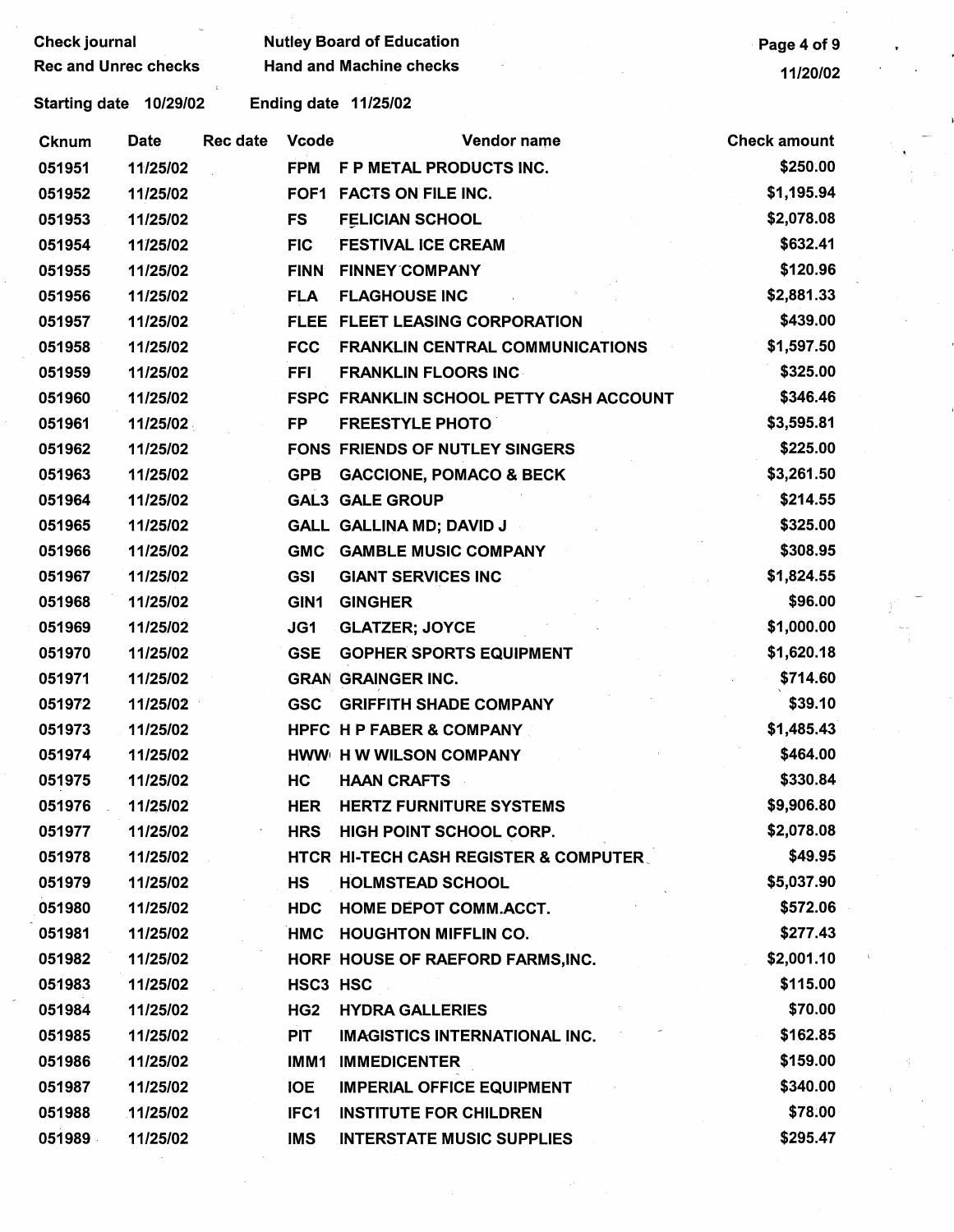Check journal **Check is a set of South Autre** Nutley Board of Education<br>
Rec and Unrec checks **Page 5 of 9**<br>
Rec and Unrec checks **Page 14/99/99** Rec and Machine checks **Hand and Machine checks** 11/20/02

| .num          | <b>Date</b> | <b>Rec date</b> | <b>Vcode</b>    | Vendor name                                | <b>Check amount</b> |
|---------------|-------------|-----------------|-----------------|--------------------------------------------|---------------------|
| 051990        | 11/25/02    |                 | <b>JWP</b>      | J W PEPPER & SON INC.                      | \$198.12            |
| 051991        | 11/25/02    |                 |                 | SMU1 J.M. SMUCKER COMPANY                  | \$324.00            |
| 051992        | 11/25/02    |                 | <b>JRV</b>      | J.R. VACCARO, INC.                         | \$3,112.44          |
| 051993        | 11/25/02    |                 | JH              | <b>JAY-HILL REPAIRS</b>                    | \$117.00            |
| 051994        | 11/25/02    |                 | <b>JBS</b>      | <b>JERSEY BUS SALES</b>                    | \$148.23            |
| 051995        | 11/25/02    |                 | JE              | JERSEY ELEVATOR CO. INC.                   | \$925.07            |
| 051996        | 11/25/02    |                 | JT              | <b>JIMMY'S TRANSPORTATION LTD</b>          | \$2,960.00          |
| 051997        | 11/25/02    |                 | <b>JRI</b>      | <b>JOSEPH RICCIARDI INC.</b>               | \$1,931.45          |
| 051998        | 11/25/02    |                 | <b>KEI</b>      | <b>KHOKNAR ENTERPRISES INC.</b>            | \$5,842.77          |
| 051999        | 11/25/02    |                 | KB1             | <b>KILLER BEE</b>                          | \$5,793.12          |
| 052000        | 11/25/02    |                 | <b>KNT</b>      | <b>KIRK'S NUTLEY TIRE</b>                  | \$189.62            |
| 052001        | 11/25/02    |                 | kbd             | KOEN BOOK DISTRIBUTORS, INC.               | \$341.21            |
| 052002        | 11/25/02    |                 | AK              | <b>KOWALSKI; ANNEMARIE</b>                 | \$341.62            |
| 052003        | 11/25/02    |                 | LLM             | <b>LAKESHORE LEARNING MATERIALS</b>        | \$110.64            |
| 052004        | 11/25/02    |                 | <b>LLC</b>      | <b>LAKEVIEW LEARNING CENTER</b>            | \$2,740.50          |
| 052005        | 11/25/02    |                 |                 | <b>LMC2 LANDIS MEAT CO.</b>                | \$213.00            |
| 052006        | 11/25/02    |                 |                 | LERC LERCH, VINCI & HIGGINS                | \$16,500.00         |
| .007          | 11/25/02    |                 | LP4             | <b>LOMBARDI'S PRODUCE</b>                  | \$860.00            |
| <b>J52008</b> | 11/25/02    |                 | <b>LRP</b>      | <b>LRP PUBLICATIONS</b>                    | \$276.50            |
| 052009        | 11/25/02    |                 |                 | MSFD MAIN STREET FOOD DISTRIBUTION, INC.   | \$136.90            |
| 052010        | 11/25/02    |                 |                 | <b>MALL MALLEN, JAMES</b>                  | \$2,759.18          |
| 052011        | 11/25/02    |                 | <b>MF</b>       | <b>MATHCOUNTS REGISTRATION</b>             | \$80.00             |
| 052012        | 11/25/02    |                 |                 | NMC1 MCDONALD; NANCY                       | \$480.00            |
| 052013        | 11/25/02    |                 | JML             | MCGOVERN-LAWLER; JANINE                    | \$300.00            |
| 052014        | 11/25/02    |                 |                 | MHP1 MCGRAW-HILL COMPANIES                 | \$18,307.33         |
| 052015        | 11/25/02    |                 | <b>MED</b>      | <b>MEDCO SUPPLY, INC.</b>                  | \$120.70            |
| 052016        | 11/25/02    |                 | CP9             | <b>MEDIA MASTR COMPUTER PRODUCTS, INC.</b> | \$608.37            |
| 052017        | 11/25/02    |                 |                 | DM12 MEICHENBAUM, MD; DON                  | \$100.00            |
| 052018        | 11/25/02    |                 | <b>MEC</b>      | <b>MERIDIAN EDUCATION CORP.</b>            | \$47.00             |
| 052019        | 11/25/02    |                 | MBM             | <b>MICRO BIO MEDICS INC.</b>               | \$113.24            |
| 052020        | 11/25/02    |                 | MII             | <b>MICRO INSTRUMENTS, INC.</b>             | \$2,499.95          |
| 052021        | 11/25/02    |                 | MS7             | <b>MIDLAND SCHOOL</b>                      | \$2,289.00          |
| 052022        | 11/25/02    |                 | MEM             | MILLER EDUCATIONAL MATERIALS               | \$132.89            |
| 052023        | 11/25/02    |                 |                 | <b>MON) MONTCLAIR YMCA</b>                 | \$1,440.00          |
| 052024        | 11/25/02    |                 |                 | MMC MOORE MEDICAL CORP.                    | \$209.00            |
| 052025        | 11/25/02    |                 | MН              | <b>MOUNTAINSIDE HOSP/AHS HOSP CORP</b>     | \$288.00            |
| .026          | 11/25/02    |                 |                 | <b>MUM/ MUSIC MALL</b>                     | \$1,618.34          |
| 052027        | 11/25/02    |                 | MS <sub>2</sub> | <b>MUSIC SHOP</b>                          | \$444.00            |
| 052028        | 11/25/02    |                 | MS <sub>6</sub> | <b>MUSIC SHOP</b>                          | \$154.00            |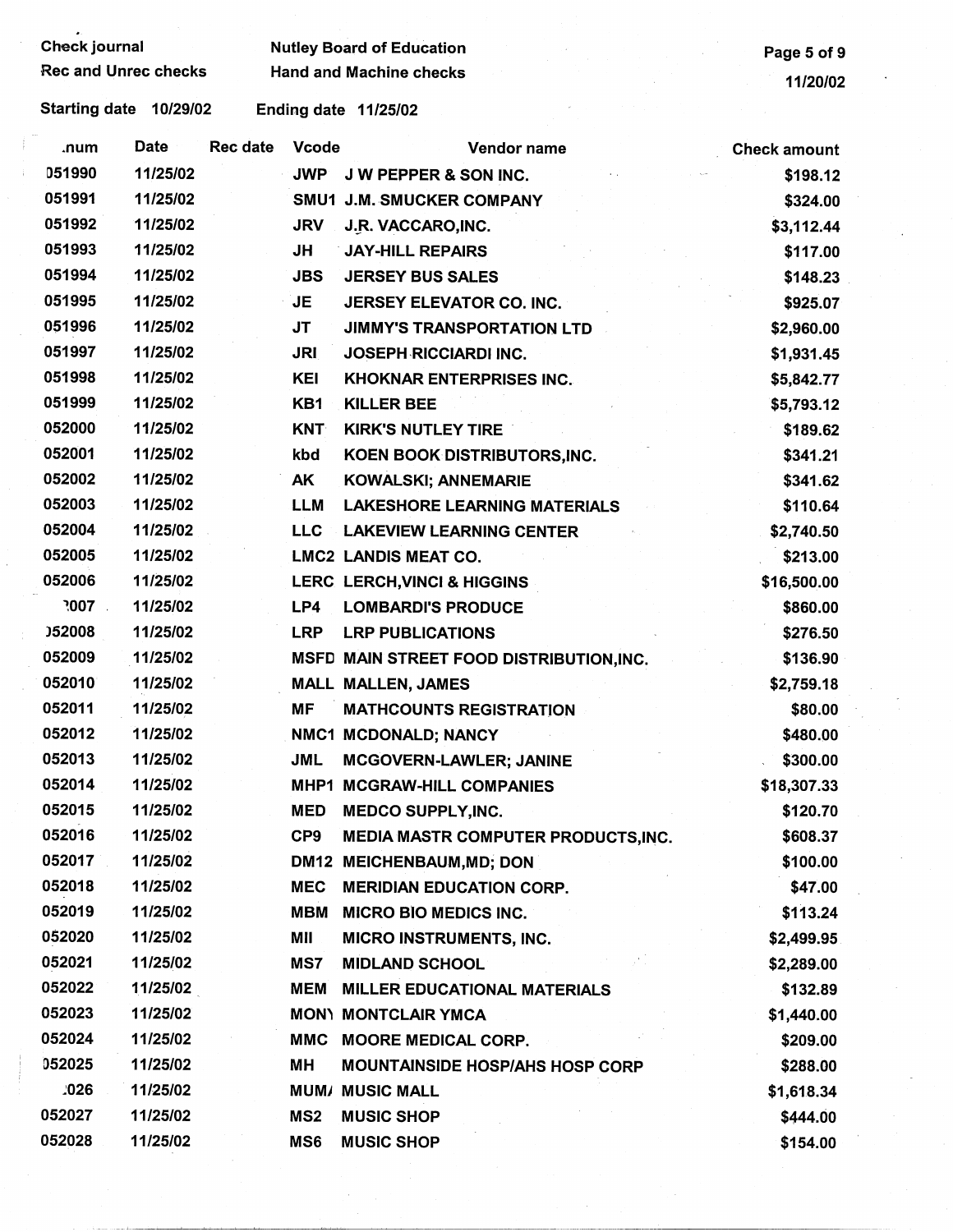| <b>Check journal</b>        | <b>Nutley Board of Education</b> |  | Page 6 of 9 |
|-----------------------------|----------------------------------|--|-------------|
| <b>Rec and Unrec checks</b> | <b>Hand and Machine checks</b>   |  | 11/20/02    |

 $\frac{1}{2}$ 

| <b>Cknum</b> | <b>Date</b> | Rec date | <b>Vcode</b>    | Vendor name                                  | <b>Check amount</b> |
|--------------|-------------|----------|-----------------|----------------------------------------------|---------------------|
| 052029       | 11/25/02    |          |                 | NJSA N.J.ASSOCIATION OF SCHOOL ADMINISTRATOR | \$2,940.00          |
| 052030       | 11/25/02    |          |                 | NBBC NARDONE BROTHERS BAKING COMPANY         | \$213.60            |
| 052031       | 11/25/02    |          | FN <sub>1</sub> | <b>NARDONE; FLORENCE</b>                     | \$2,992.50          |
| 052032       | 11/25/02    |          | N1              | <b>NASCO</b>                                 | \$1,203.06          |
| 052033       | 11/25/02    |          |                 | NEMC NATIONAL EDUCATIONAL MUSIC CO.          | \$569.00            |
| 052034       | 11/25/02    |          |                 | NEMF NATIONAL ELECTRIC MOTOR REPAIR CO.      | \$326.01            |
| 052035       | 11/25/02    |          | <b>NSP</b>      | <b>NATIONAL SCHOOL PRODUCTS</b>              | \$84.80             |
| 052036       | 11/25/02    |          | NSP1            | <b>NATIONAL SPORTSWEAR &amp; PROMOTION</b>   | \$3,396.50          |
| 052037       | 11/25/02    |          | <b>NBC</b>      | <b>NBC AUTO PARTS</b>                        | \$32.85             |
| 052038       | 11/25/02    |          |                 | NJDA NEW JERSEY DEPARTMENT OF AGRICULTURE    | \$176.20            |
| 052039       | 11/25/02    |          | <b>NJF</b>      | <b>NEW JERSEY SFSA</b>                       | \$210.00            |
| 052040       | 11/25/02    |          | NL ·            | <b>NEWARK LIGHT CO.</b>                      | \$282.21            |
| 052041       | 11/25/02    |          | SN              | <b>NICASTRO; SUSAN</b>                       | \$1,100.00          |
| 052042       | 11/25/02    |          |                 | NJDF NJ DIVISION OF FIRE SAFETY              | \$966.00            |
| 052043       | 11/25/02    |          |                 | NJB2 NJSBGA                                  | \$150.00            |
| 052044       | 11/25/02    |          |                 | <b>NJSH NJSHA</b>                            | \$110.00            |
| 052045       | 11/25/02    |          | <b>NJSI</b>     | <b>NJSIAA</b>                                | \$80.00             |
| 052046       | 11/25/02    |          | <b>NNJI</b>     | <b>NNJIL</b>                                 | \$480.00            |
| 052047       | 11/25/02    |          |                 | CMHS NORTHWEST ESSEX COMMUNITY               | \$29,180.56         |
| 052048       | 11/25/02    |          |                 | <b>NBOE NUTLEY BOARD OF EDUCATION</b>        | \$88.13             |
| 052049       | 11/25/02    |          | <b>NFS</b>      | <b>NUTLEY FAMILY SERVICE BUREAU</b>          | \$5,000.00          |
| 052050       | 11/25/02    |          | <b>NHC</b>      | NUTLEY HEATING & COOLING SUPPLY CO.          | \$483.06            |
| 052051       | 11/25/02    |          |                 | HBC2 NUTLEY HIGH HOCKEY BOOSTER CLUB         | \$105.00            |
| 052052       | 11/25/02    |          |                 | <b>NSB3 NUTLEY HIGH SOCCER BOOSTER CLUB</b>  | \$200.00            |
| 052053       | 11/25/02    |          | <b>NSR</b>      | NUTLEY SHOP-RITE, INC.                       | \$2,279.62          |
| 052054       | 11/25/02    |          |                 | OTC1 OCCUPATIONAL THERAPY CONSULTANTS, INC.  | \$390.00            |
| 052055       | 11/25/02    |          | <b>RO</b>       | <b>O'DELL; ROBERT</b>                        | \$50.00             |
| 052056       | 11/25/02    |          | <b>OTC</b>      | ORIENTAL TRADING CO, INC.                    | \$414.03            |
| 052057       | 11/25/02    |          |                 | CIPA PALLEY; CINDY                           | \$2,225.00          |
| 052058       | 11/25/02    |          |                 | PCSL PANASONIC COMMUNICATIONS & SYS LEASE A  | \$690.00            |
| 052059       | 11/25/02    |          | <b>PDI</b>      | PANASONIC DOCUMENT IMAGING                   | \$138.82            |
| 052060       | 11/25/02    |          |                 | PAP7 PAPALEO; MARIA                          | \$450.00            |
| 052061       | 11/25/02    |          |                 | PATR PATRICIA MORRIS ASSOCIATES              | \$5,000.00          |
| 052062       | 11/25/02    |          | <b>PCM</b>      | <b>PC MAGAZINE</b>                           | \$25.00             |
| 052063       | 11/25/02    |          | PCW             | <b>PC WORLD</b>                              | \$24.95             |
| 052065       | 11/25/02    |          | PE3             | <b>PEARSON EDUCATION</b>                     | \$22,766.30         |
| 052066       | 11/25/02    |          | <b>PBG</b>      | PECHTER'S BAKING GROUP, LLC.                 | \$302.75            |
| 052067       | 11/25/02    |          | PW <sub>3</sub> | <b>PEDIATRIC WORKSHOP</b>                    | \$150.00            |
| 052068       | 11/25/02    |          | <b>PBB</b>      | <b>PERMA-BOUND BOOKS</b>                     | \$683.86            |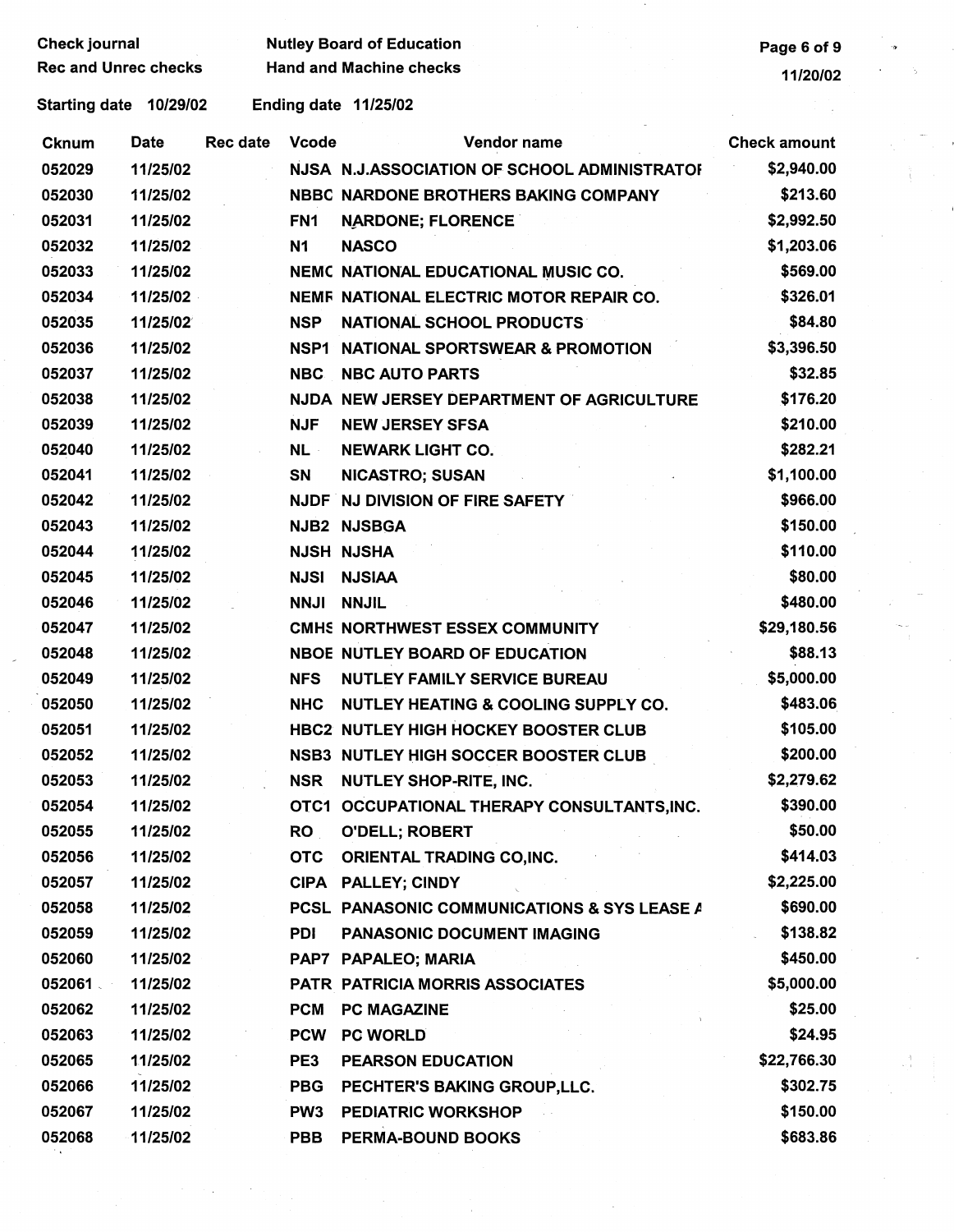| Check journal               |          |                 |                  | <b>Nutley Board of Education</b>             | Page 7 of 9         |  |
|-----------------------------|----------|-----------------|------------------|----------------------------------------------|---------------------|--|
| <b>Rec and Unrec checks</b> |          |                 |                  | <b>Hand and Machine checks</b>               | 11/20/02            |  |
| Starting date               | 10/29/02 |                 |                  | Ending date 11/25/02                         |                     |  |
| .num                        | Date     | <b>Rec date</b> | <b>Vcode</b>     | <b>Vendor name</b>                           | <b>Check amount</b> |  |
| 052069                      | 11/25/02 |                 | PGI              | <b>PETERSON'S</b>                            | \$566.86            |  |
| 052070                      | 11/25/02 |                 | PD4              | PETE'S DELI                                  | \$335.56            |  |
| 052071                      | 11/25/02 |                 | <b>PB</b>        | PITNEY BOWES INC.                            | \$210.00            |  |
| 052072                      | 11/25/02 |                 | PS <sub>3</sub>  | <b>POWER SYSTEMS</b>                         | \$319.48            |  |
| 052073                      | 11/25/02 |                 | <b>PMSI</b>      | <b>PREFERRED MEAL SYSTEMS, INC.</b>          | \$2,557.08          |  |
| 052074                      | 11/25/02 |                 | <b>PT</b>        | <b>PRINTING TECHNIQUES</b>                   | \$9,500.00          |  |
| 052077                      | 11/25/02 |                 | <b>PLH</b>       | <b>PRO LUMBER &amp; HARDWARE</b>             | \$2,253.80          |  |
| 052078                      | 11/25/02 |                 | <b>PE</b>        | PRO-ED.                                      | \$42.90             |  |
| 052079                      | 11/25/02 |                 | <b>PAR</b>       | PSYCHOLOGICAL ASSESSMENT RESOURCES           | \$247.50            |  |
| 052080                      | 11/25/02 |                 | PEP <sub>3</sub> | <b>PSYCHOLOGICAL CORP.</b>                   | \$1,755.12          |  |
| 052081                      | 11/25/02 |                 | <b>PSE</b>       | <b>PUBLIC SERVICE ELECTRIC &amp; GAS CO.</b> | \$23,534.18         |  |
| 052082                      | 11/25/02 |                 | <b>RGS</b>       | <b>REALLY GOOD STUFF</b>                     | \$59.65             |  |
| 052083                      | 11/25/02 |                 | <b>RF</b>        | <b>RICHARDS FLORIST</b>                      | \$230.00            |  |
| 052084                      | 11/25/02 |                 | <b>RSC</b>       | <b>RICH-SEAPACK CORPORATION</b>              | \$308.50            |  |
| 052085                      | 11/25/02 |                 | <b>RRS</b>       | RICKARD REHABILITATION SERVICES, INC.        | \$504.00            |  |
| 052086                      | 11/25/02 |                 | <b>RICH</b>      | <b>RICOH CORP.</b>                           | \$253.50            |  |
| 052087                      | 11/25/02 |                 |                  | <b>RBOE RIDGEFIELD BOARD OF EDUCATION</b>    | \$12,515.00         |  |
| 7088                        | 11/25/02 |                 |                  | RTLC RIVERDEEP - THE LEARNING COMPANY        | \$465.00            |  |
| J52089                      | 11/25/02 |                 | <b>RPC</b>       | <b>RIVERSIDE PUBLISHING CO</b>               | \$167.02            |  |
| 052090                      | 11/25/02 |                 | <b>RPC</b>       | <b>RIVERSIDE PUBLISHING CO.</b>              | \$697.22            |  |
| 052091                      | 11/25/02 |                 | <b>RHP</b>       | ROCKHILL COMMUNICATIONS                      | \$75.00             |  |
| 052092                      | 11/25/02 |                 |                  | RUST RUSTY'S PIANO/ORGAN CO.                 | \$525.00            |  |
| 052093                      | 11/25/02 |                 |                  | <b>SSED S &amp; S EDUCATION PLUS</b>         | \$240.98            |  |
| 052094                      | 11/25/02 |                 | <b>SEI</b>       | <b>SADDLEBACK EDUCATIONAL INC.</b>           | \$26.90             |  |
| 052095                      | 11/25/02 |                 |                  | <b>SAG2 SAGE DAY II</b>                      | \$2,741.70          |  |
| 052096                      | 11/25/02 |                 | SP <sub>14</sub> | <b>SAGE PUBLICATIONS, INC.</b>               | \$553.98            |  |
| 052097                      | 11/25/02 |                 | <b>SAP</b>       | <b>SALLY'S AUTO PARTS INC.</b>               | \$63.62             |  |
| 052098                      | 11/25/02 |                 | <b>SWS</b>       | <b>SARGENT WELCH SCIENTIFIC CO.</b>          | \$2,263.09          |  |
| 052099                      | 11/25/02 |                 | <b>SAT</b>       | <b>SAT PROGRAM SUMMARY REPORTING SERVIC</b>  | \$428.00            |  |
| 052100                      | 11/25/02 |                 | WS6              | <b>SAUTTER; WALTER</b>                       | \$36.04             |  |
| 052101                      | 11/25/02 |                 | <b>SAC</b>       | <b>SAX ARTS &amp; CRAFTS</b>                 | \$894.88            |  |
| 052102                      | 11/25/02 |                 | S                | <b>SCHOLASTIC MAGAZINES</b>                  | \$2,172.96          |  |
| 052105                      | 11/25/02 |                 | <b>SPC</b>       | <b>SCHOOL SPECIALTIES CO.</b>                | \$25,141.87         |  |
| 052106                      | 11/25/02 |                 | KS.              | <b>SERAFINO; KATHLEEN</b>                    | \$13.00             |  |
| 052107                      | 11/25/02 |                 |                  | SHFF SHIFF & GOLDMAN, INC.                   | \$1,784.08          |  |
| )52108                      | 11/25/02 |                 |                  | GNK SNACKS & MORE, L.L.C.                    | \$2,808.31          |  |
| 109                         | 11/25/02 |                 |                  | <b>SMC1 SOMERSET MEDICAL CENTER</b>          | \$440.00            |  |
| 052110                      | 11/25/02 |                 | <b>SPT</b>       | <b>SPORTIME</b>                              | \$413.45            |  |
| 052111                      | 11/25/02 |                 |                  | <b>SPSE SPORTS SECTION</b>                   | \$2,412.84          |  |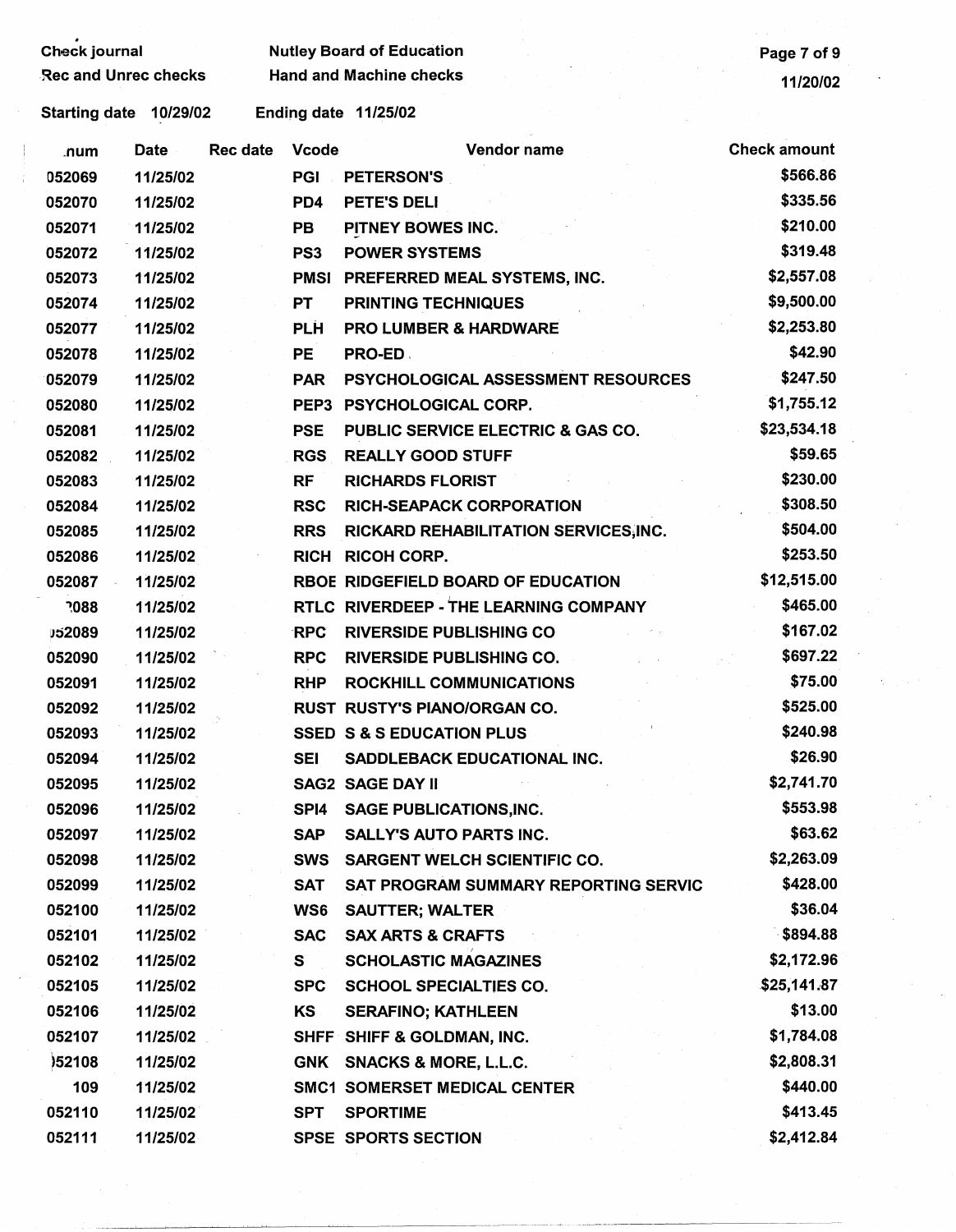| <b>Check journal</b>        | <b>Nutley Board of Education</b> | Page 8 of 9 |
|-----------------------------|----------------------------------|-------------|
| <b>Rec and Unrec checks</b> | <b>Hand and Machine checks</b>   | 11/20/02    |

**Nutley Board of Education Page 8 of 9 ·· Page 8 of 9** 

| <b>Cknum</b> | <b>Date</b> | Rec date | <b>Vcode</b>        | Vendor name                                      | <b>Check amount</b> |
|--------------|-------------|----------|---------------------|--------------------------------------------------|---------------------|
| 052112       | 11/25/02    |          |                     | SGS1 SPRING GARDEN P.T.O.                        | \$216.00            |
| 052113       | 11/25/02    |          |                     | <b>SGPC SPRING GARDEN PETTY CASH ACCOUNT</b>     | \$284.04            |
| 052114       | 11/25/02    |          | <b>SGS</b>          | <b>SPRING GARDEN SCHOOL</b>                      | \$180.00            |
| 052115       | 11/25/02    |          |                     | SDWI STAFF DEVELOPMENT WORKSHOPS INC.            | \$290.00            |
| 052116       | 11/25/02    |          | SA <sub>3</sub>     | <b>STAGE ACCENTS</b>                             | \$1,016.40          |
| 052117       | 11/25/02    |          | <b>SSC</b>          | <b>STAN'S SPORT CENTER</b>                       | \$490.00            |
| 052119       | 11/25/02    |          |                     | STBU STAPLES BUSINESS ADVANTAGE                  | \$1,956.92          |
| 052120       | 11/25/02    |          | <b>SL</b>           | <b>STAR LEDGER</b>                               | \$289.80            |
| 052121       | 11/25/02    |          | <b>SVC</b>          | <b>STECK-VAUGHN COMPANY</b>                      | \$78.21             |
| 052122       | 11/25/02    |          | <b>SLS</b>          | <b>STEVENSON LEARNING SKILLS</b>                 | \$50.00             |
| 052123       | 11/25/02    |          | SI5                 | <b>STEWART INDUSTRIES</b>                        | \$1,147.75          |
| 052124       | 11/25/02    |          | <b>SIGC</b>         | SUMMER INSTITUTE FOR THE GIFTED                  | \$500.00            |
| 052125       | 11/25/02    |          | <b>SFF</b>          | <b>SUNNY FRESH FOODS</b>                         | \$972.84            |
| 052126       | 11/25/02    |          |                     | <b>SCRC SUSSEX COUNTY REGIONAL COOPERATIVE</b>   | \$19,663.26         |
| 052127       | 11/25/02    |          |                     | <b>TSOF TANNER SCHOOL &amp; OFFICE FURNITURE</b> | \$6,802.70          |
| 052128       | 11/25/02    |          |                     | <b>TBC1 TASTY BAKING CO</b>                      | \$132.09            |
| 052129       | 11/25/02    |          |                     | TVC1 TEACHERS VIDEO CO.                          | \$33.54             |
| 052130       | 11/25/02    |          | TCI                 | <b>TERRE COMPANY INC</b>                         | \$3,068.20          |
| 052131       | 11/25/02    |          |                     | CHS2 THE COMMUNITY SCHOOL, INC.                  | \$20,936.56         |
| 052132       | 11/25/02    |          |                     | TEC2 THE EDUCATION COMPANY                       | \$135.00            |
| 052133       | 11/25/02    |          |                     | TFC1 THE FAMILY CENTER AT MONTCLAIR              | \$800.00            |
| 052134       | 11/25/02    |          | <b>TRS</b>          | THERAPEUTIC REHABILITATION SERVICES              | \$294.00            |
| 052135       | 11/25/02    |          | TL <sub>1</sub>     | <b>THOMSON LEARNING</b>                          | \$472.61            |
| 052136       | 11/25/02    |          |                     | TCRS TIME CLOCK REPAIRS & SALES CO.              | \$169.10            |
| 052137       | 11/25/02    |          |                     | <b>VOIC T-MOBILE</b>                             | \$638.11            |
| 052138       | 11/25/02    |          | <b>TN</b><br>$\sim$ | <b>TOWNSHIP OF NUTLEY</b>                        | \$4,464.30          |
| 052139       | 11/25/02    |          |                     | TRE3 TREASURER STATE OF NEW JERSEY               | \$64.00             |
| 052140       | 11/25/02    |          | <b>TRO</b>          | TROXELL COMMUNICATIONS, INC.                     | \$313.45            |
| 052141       | 11/25/02    |          | <b>TDFI</b>         | TUSCAN/LEHIGH DAIRIES, L.P.                      | \$3,390.73          |
| 052142       | 11/25/02    |          |                     | UMD3 UMDNJ-SCHOOL OF PUBLIC HEALTH               | \$875.00            |
| 052143       | 11/25/02    |          | VC <sub>3</sub>     | VALIANT I.M.C.                                   | \$833.30            |
| 052144       | 11/25/02    |          | <b>VTC</b>          | VANDERHOOF TRANSPORTATION CO, INC.               | \$2,950.00          |
| 052145       | 11/25/02    |          | BA                  | <b>VERIZON</b>                                   | \$9,402.16          |
| 052146       | 11/25/02    |          | <b>VHM</b>          | <b>VICTORS HOUSE OF MUSIC</b>                    | \$1,055.30          |
| 052147       | 11/25/02    |          |                     | <b>VJOE VIDEO JOURNAL OF EDUCATION</b>           | \$356.95            |
| 052148       | 11/25/02    |          | <b>VB</b>           | <b>VIOLA BROTHERS INC</b>                        | \$1,125.83          |
| 052149       | 11/25/02    |          | WA4                 | <b>WASHINGTON ACADEMY</b>                        | \$14,601.60         |
| 052150       | 11/25/02    |          |                     | WAST WASTE MANAGEMENT OF NJ, INC.                | \$3,314.89          |
| 052151       | 11/25/02    |          |                     | <b>WGC WELCO GASES CORPORATION</b>               | \$84.50             |